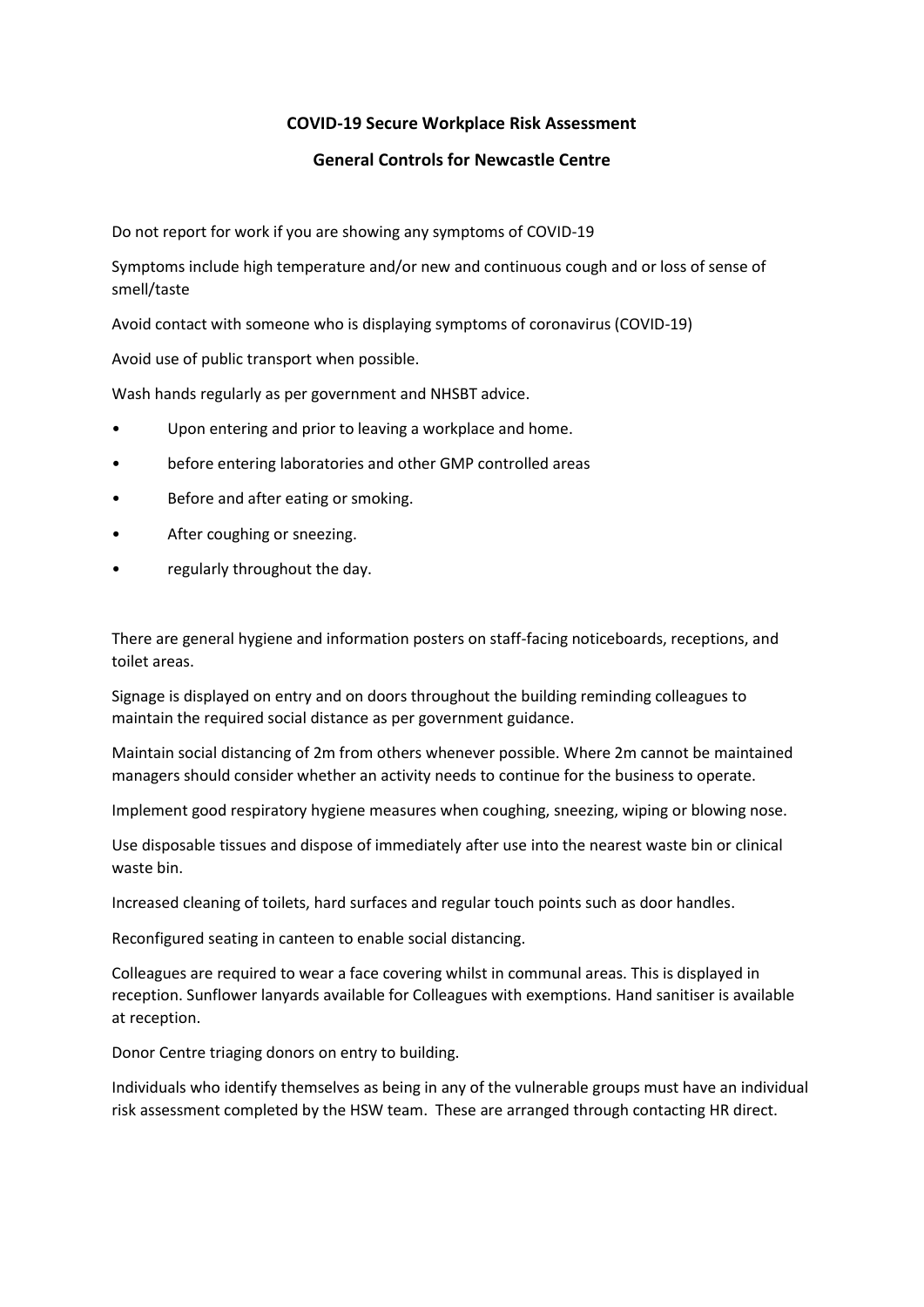Departmental Managers should also review their areas and implement the below controls:

- Avoidance of all face to face working within 2m
- Rearranged work areas to allow 2 metres social distancing between individual processes and workstations.
- Increased housekeeping and cleaning regimes in the workplace.
- Provision of appropriate sanitizing wipes to allow cleaning before and after use of shared equipment such as IT equipment and Lab equipment.
- Increased cleaning of IT and communications equipment.
- Reduce number of staff working in enclosed area depending on the size of the area.
- Set up workstations to avoid working face to face
- Avoid sharing workstations and equipment wherever possible
- Where equipment needs to be shared there is increased cleaning of said shared equipment and provision of appropriate sanitizing cleaning equipment to do this
- Provision of alternative work areas that allow individuals to work either in isolation or maintain social distance as per government guidance.
- Where possible managers have moved or rearranged equipment to create larger walkways to help with social distancing.
- All deliveries into and out of departments are received and dispatched within a pre-arranged area with rules in place to maintain social distancing.
- Any large deliveries are put into the vestibule/ collection area by department staff before the receiver is allowed into the area to collect it.
- Adjusted work patterns to facilitate potential for shifts working and staggered start times
- Cohort working and staff rotation.
- Staggered breaks and finish times.
- Displaying a variety of signs to remind staff about social distancing and good hand washing techniques and encourage them to maintain a COVID19 secure workplace.
- Face to face meetings should be avoided where this is not possible, choose a suitable environment and reduce numbers attending to enable good social distancing to be adhered to.

If after the review there are situations or circumstances identified within the department where work activity requires colleagues to work face to face, in enclosed spaces, for periods of fifteen minutes or more at distances of less than 2m, then please report these to HR direct for local HSW advisor to attend the department and assess the current controls.

HSW will advise on additional appropriate controls that may require adjustment of work area, work practices or in some instances provision of face coverings and or screens. Face coverings will be mandatory for activities within departments where social distancing cannot be achieved.

Individuals may wear appropriate face covering if they wish to do so to meet their concerns at this time.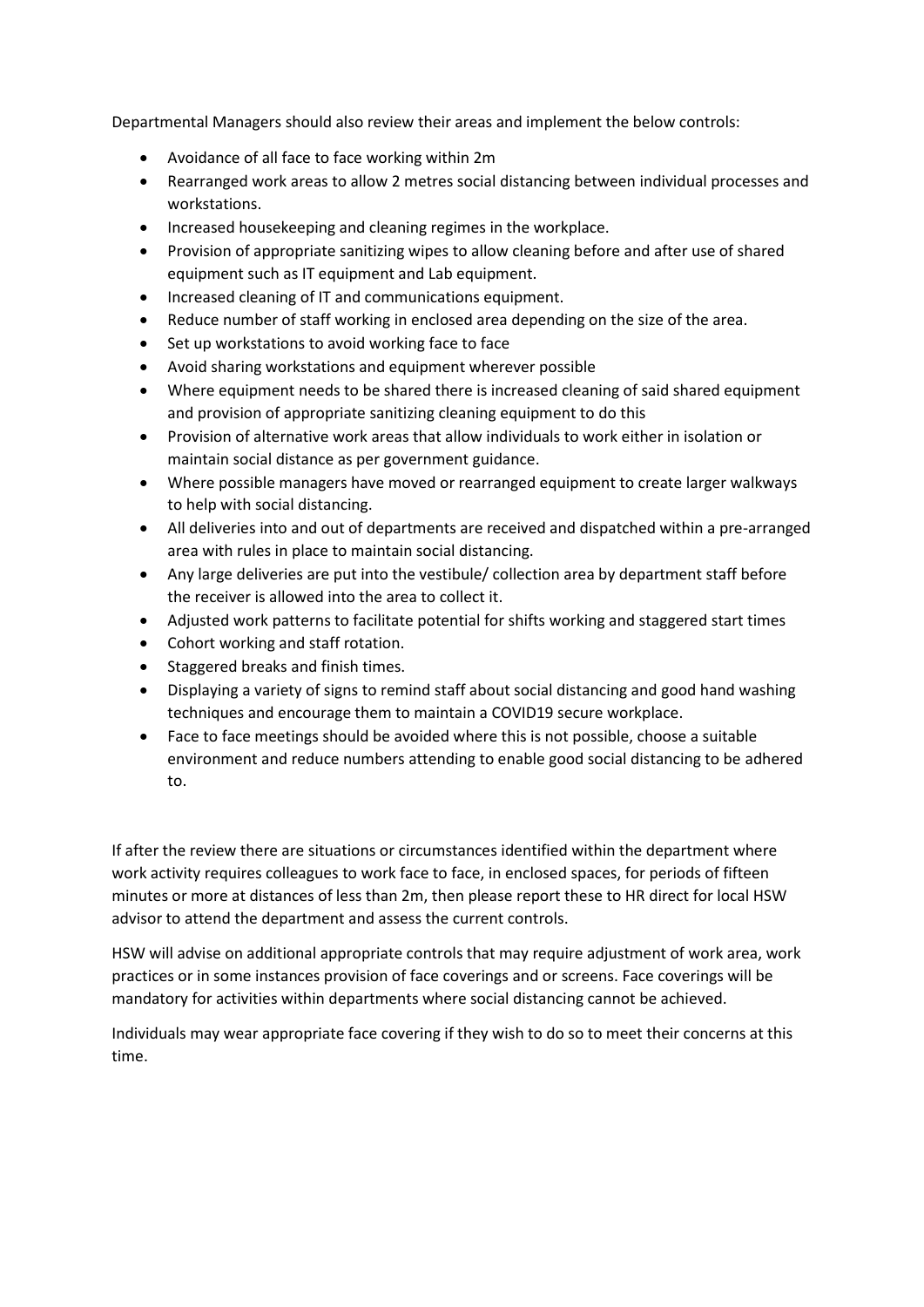#### Department specific controls in Newcastle

#### Estates and Facilities

- Reception desk adjusted to allow 2 metres to main signing in area. Screens in place for additional mitigation.
- Area for whole blood donation not accessible to other staff in Centre, directions for staff signposted.
- Liaising with tenants on site regarding arrangements.
- Doors propped open where possible to reduce number or touch points.
- One person at a time in the lifts.
- E&F working proactively with office functions regarding layouts and capacity.
- Level 1 meeting room identified as location for any on site OH clinics. Requirement from OH for room to be cleaned day before each clinic.

# H&I

- Main Lab (Room 243). Number of workstations in administration area reduced from 3 to 2 to allow social distancing. General workstations at lab benches have sufficient space to allow distance between colleagues
- Lab 2 (Room 241) 2 colleagues at a time in this room.
- Lab 3 (Room 239) Equipment layout rearranged to allow distancing. Maximum of 3 colleagues, signage on door.
- Lab 4 (Room 237) Sufficient space to allow distancing.
- Reporting room maximum of 3 colleagues in here. Equipment layout rearranged.
- Lab Office (Room 234A) Maximum of 2 colleagues in here to achieve social distancing. Signage on workstation not to be used.
- Platelets Office (Room 243) Maximum of 3 colleagues in here. Equipment layout rearranged.

# RCI

- Reception/Quant (Room 229) 3 active workstations in this room, sufficient space to achieve social distancing.
- Reference (Room 232) 3 colleagues working in here with social distancing achieved. The face to face workstations have screens as additional mitigation.

# Hospital Services

- Sufficient space between workstations to achieve social distancing.
- Standby colleagues working at home when possible to keep minimum numbers on site.

# Training Lab (Room 327)

- Capacity limited to 5 delegates and 1 trainer
- Screens in place for face to face workstation areas